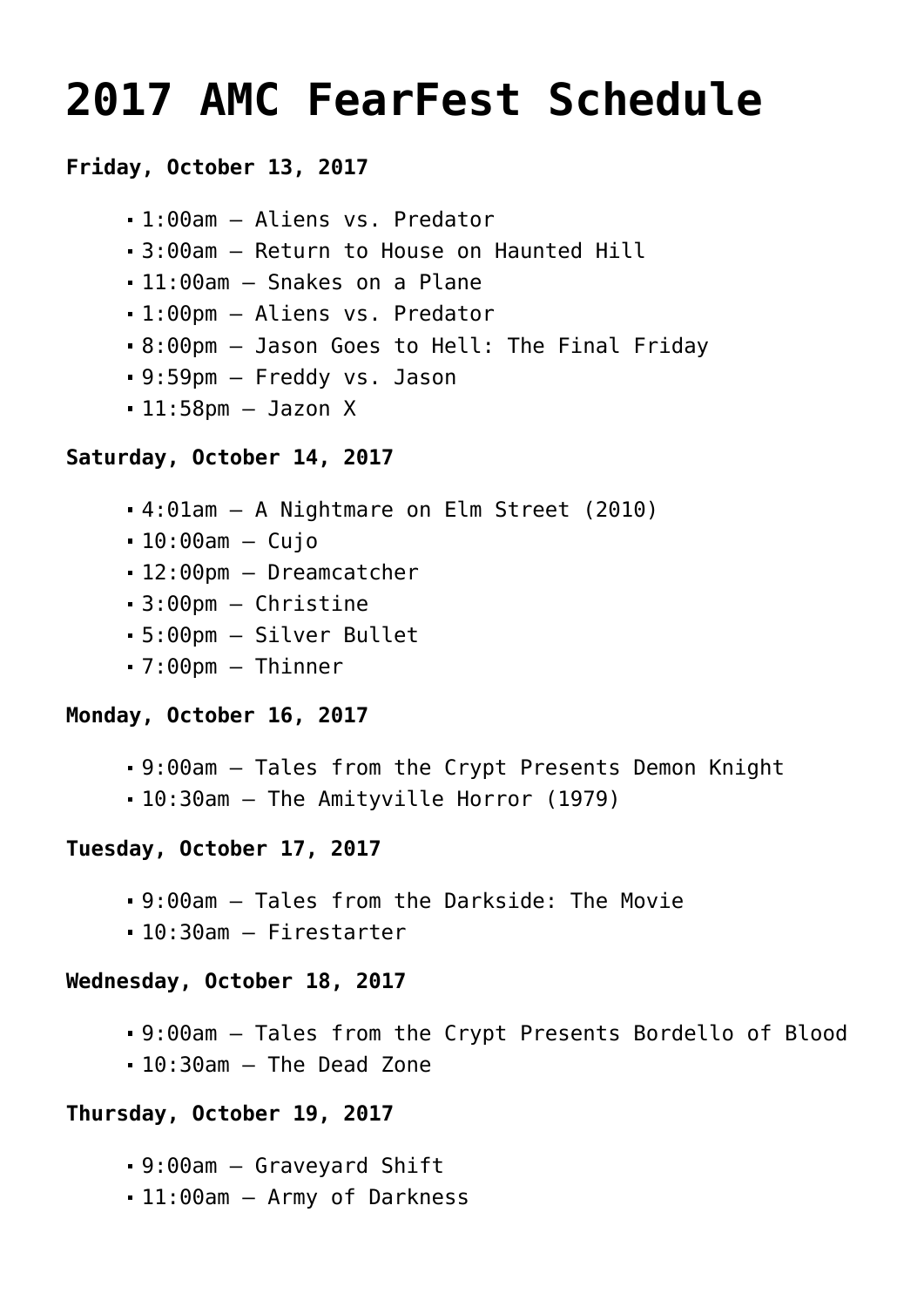- 9:00am Halloween (1978)
- 11:00am Halloween 4: The Return of Michael Myers
- 1:00pm Halloween 5: The Revenge of Michael Myers
- 3:00pm Halloween 6: The Curse of Michael Myers
- 5:00pm Halloween H20: 20 Years Later
- 7:00pm Halloween II
- 9:30pm Halloween (1978)
- 11:30pm Halloween 4: The Return of Michael Myers

#### **Tuesday, October 24, 2017**

- 1:30am Halloween 5: The Revenge of Michael Myers
- 3:30am Halloween 6: The Curse of Michael Myers
- 9:00am House on Haunted Hill
- $-11:00$ am House of Wax
- 1:30pm Halloween H20: 20 Years Later
- 3:30pm Halloween II
- 6:00pm Child's Play
- 8:00pm Curse of Chucky
- 10:00pm Cult of Chucky

#### **Wednesday, October 25, 2017**

- 12:00am Child's Play
- 9:00am Violent Midnight
- 9:15am Slaughter of the Vampires
- $-9:30$ am Scream 4
- 12:00pm Jason Goes to Hell: The Final Friday
- $-2:00$ pm Jason X
- 4:00pm Curse of Chucky
- 6:00pm Cult of Chucky
- 8:00pm Annabelle
- 10:15pm Carrie (1976)

# **Thursday, October 26, 2017**

12:30am – Annabelle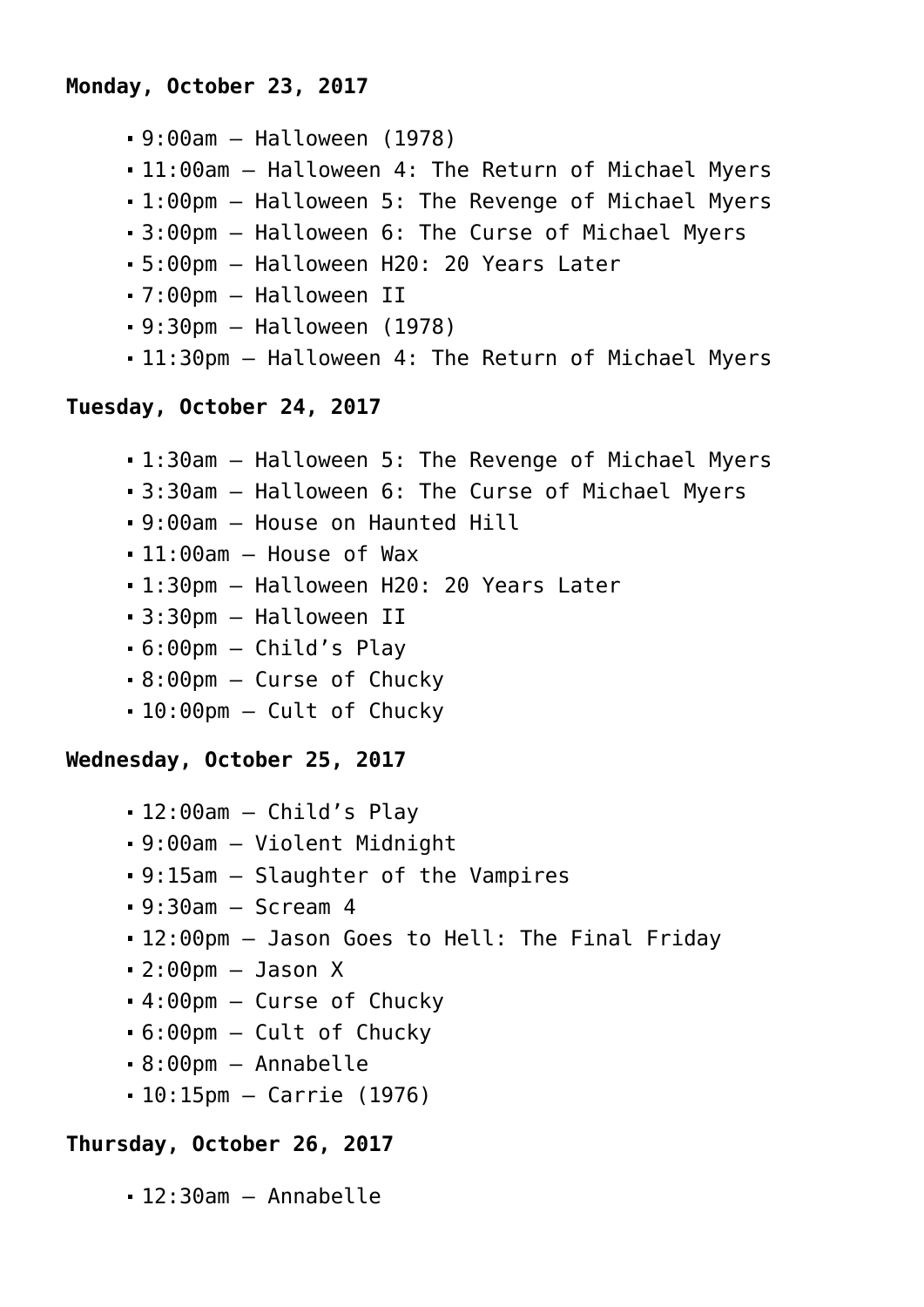- 2:45am Mirrors 2
- 5:45am The Violent Midnight
- 9:09am How to Make a Monster
- 10:30am Eight Legged Freaks
- 1:00pm Aliens vs. Predator: Requiem
- 3:00pm Predator
- 5:30pm Predator 2
- 8:00pm Jeepers Creepers
- $-10:00$ pm Piranha

# **Friday, October 27, 2017**

- 12:00am Lake Placid
- 2:00am Alien vs. Predator
- 4:00am Hellbound: Hellraiser II
- 9:00am Hellraiser: Revelations
- 10:30am Van Helsing
- 1:30pm Slither
- 3:30pm Jeepers Creepers
- 5:30pm Wes Craven's New Nightmare
- 8:00pm Freddy vs. Jason
- 10:00pm A Nightmare on Elm Street (2010)

# **Saturday, October 28, 2017**

- 5:45am War of the Colossal Beast
- 6:00am Corridors of Blood
- 6:15am Mirrors
- 8:45am Annabelle
- 11:00am Curse of Chucky
- 1:00pm Cult of Chucky
- 3:00pm Leprechaun: Origins
- 5:00pm Leprechaun
- 7:00pm Leprechaun 2
- 9:00pm Leprechaun 3
- 11:00pm Leprechaun 4 in Space

#### **Sunday, October 29, 2017**